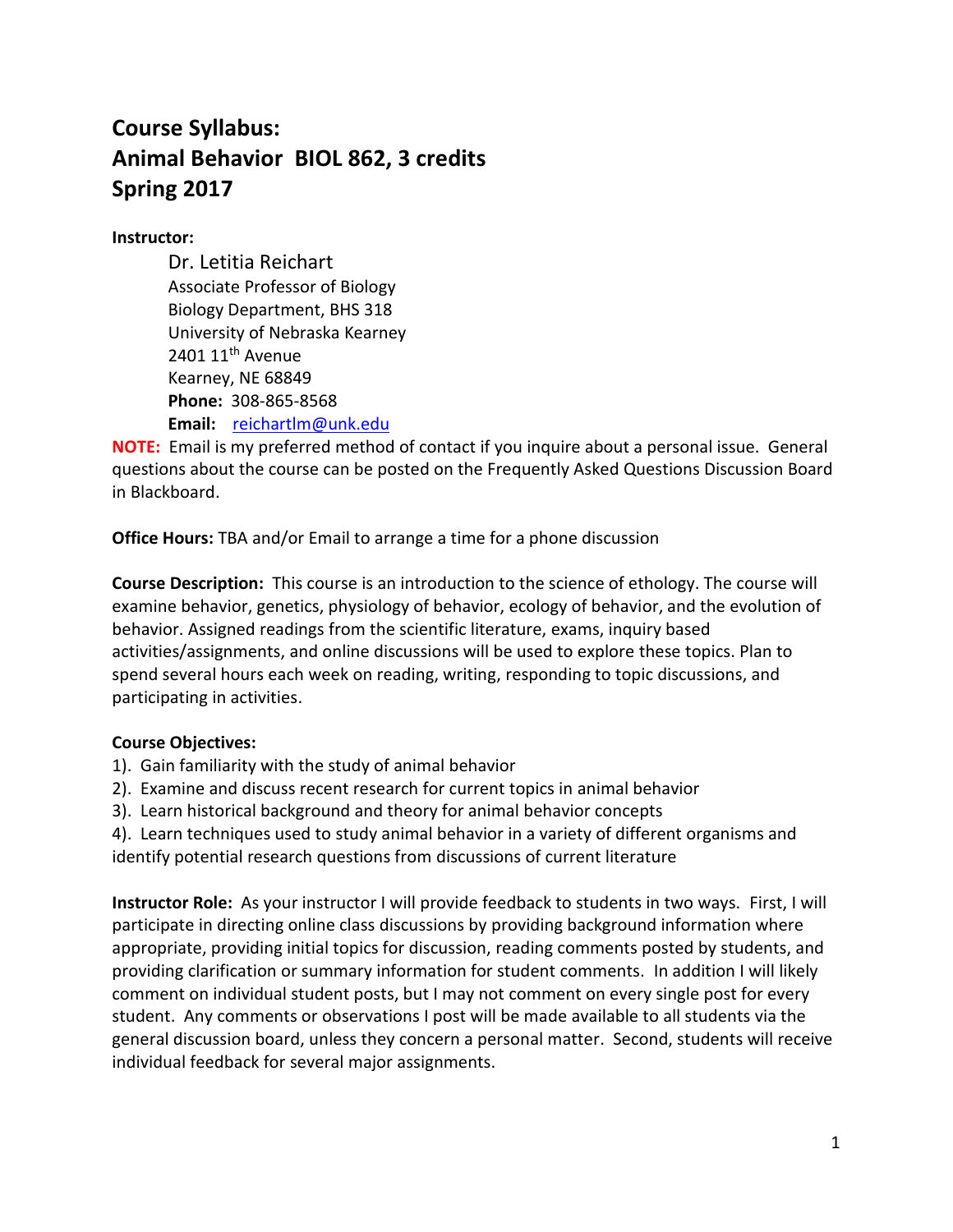### **Required Texts:**

- 1) Alcock, J. 2013. Animal Behavior: An Evolutionary Approach. Tenth Edition. ISBN-13: 978-0878939664
- 2) Sherman, P.W. and J. Alcock. 2013. Exploring Animal Behavior: Readings from American Scientist. Sixth Edition. ISBN-13: 978-1605351957

**Required Hardware/Software:** Students should refer to the following eCampus website to make sure you meet the minimum hardware/software and internet connection speed required by all UNK eCampus students.

eCampus requirements: [http://www.unk.edu/academics/ecampus/resources](http://www.unk.edu/academics/ecampus/resources-info/students/technology/requirements.php)[info/students/technology/requirements.php](http://www.unk.edu/academics/ecampus/resources-info/students/technology/requirements.php)

**Academic Integrity:** UNK's Policy is the maintenance of academic honesty and integrity is a vital concern of the University community. Any student found in violation of the standards of academic honesty shall be subject to both academic and disciplinary sanctions. Academic dishonesty includes, but is not limited to, the following: Cheating, Fabrication and Falsification, **Plagiarism**, and Other Acts of Academic Dishonesty. You are expected to uphold the UNK standard of Student Conduct relating to Academic Integrity. You assume full responsibility for the content and integrity of the work you submit. Academic integrity will be strongly enforced in this course and plagiarism will not be tolerated. All assignments will be scanned through Safe Assignment via Blackboard. **Students who plagiarize will fail this course.**

**Grading System:** Grades will be determined according to the following scheme:

| <b>Points</b><br><b>Assignments</b> |                                          |     |  |  |
|-------------------------------------|------------------------------------------|-----|--|--|
| 1)                                  | Personal Introduction                    | 10  |  |  |
| 2)                                  | <b>Student Research Topic</b>            |     |  |  |
|                                     | Topic                                    | 20  |  |  |
|                                     | Outline                                  | 30  |  |  |
|                                     | One-page Summary                         | 50  |  |  |
|                                     | 3) Discussion Board                      |     |  |  |
|                                     | 7 of 13 Discussions will be graded at    | 70  |  |  |
|                                     | random                                   |     |  |  |
|                                     | (10pts each, 2 posts required)           |     |  |  |
|                                     | 4) 3 Exams (Essay/Short Answer,          | 300 |  |  |
|                                     | 100pts each)                             |     |  |  |
| 5)                                  | <b>Activities and Assignments</b>        | 150 |  |  |
|                                     | $(3 \n\omega 50pts each)$                |     |  |  |
| 6)                                  | Powerpoint presentation                  | 100 |  |  |
| 7)                                  | <b>Field Observations &amp; Notebook</b> | 100 |  |  |
|                                     | <b>Total Course Points</b>               | 830 |  |  |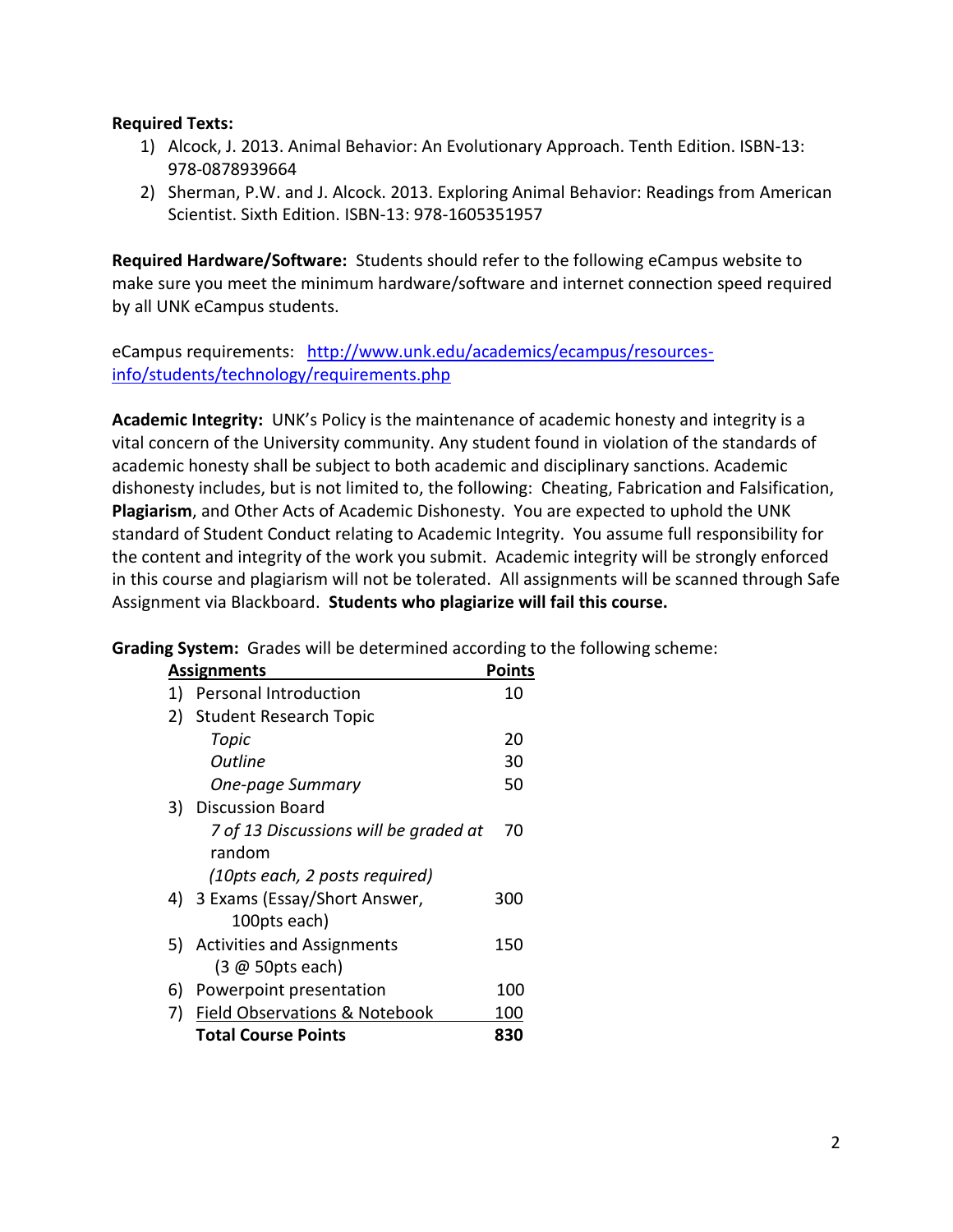## **Grading Scale:**

| $100\% - 93\% = A$  | $79\% - 78\% = C +$ |
|---------------------|---------------------|
| $92\% - 90\% = A$   | $77\% - 73\% = C$   |
| $89\% - 88\% = B +$ | $72\% - 70\% = C$   |
| $87\% - 83\% = B$   | $69\% - 68\% = D +$ |
| $82\% - 80\% = B$   | $67\% - 60\% = D$   |
|                     | ≤59.99%= F          |

### **Students with disabilities or those who are pregnant:**

Students with disabilities or those who are pregnant are encouraged to contact me for a confidential discussion of their individual needs for academic accommodation. It is the policy of the University of Nebraska at Kearney to provide flexible and individualized reasonable accommodation to students with documented disabilities or those who are pregnant. To receive accommodation services for a disability, students must be registered with UNK Disabilities Services Coordinator, David Brandt, in the Academic Success Office, 163 Memorial Student Affairs Building, 308-865-8214 or by email [unkdso@unk.edu.](mailto:unkdso@unk.edu) For those needing accommodation due to pregnancy, you need to visit with Student Health. The following link provides information for students and faculty regarding pregnancy rights. [http://www.nwlc.org/resource/pregnant-and-parenting-students-rights-faqs](http://www.nwlc.org/resource/pregnant-and-parenting-students-rights-faqs-college-and-graduate-students)[college-and-graduate-students](http://www.nwlc.org/resource/pregnant-and-parenting-students-rights-faqs-college-and-graduate-students)

If you have an accommodation plan, please see Dr. Reichart as soon as possible, so any necessary arrangements can be made for your learning. **No accommodations can be provided until a Reasonable Accommodation Plan is in place. Please remember, plans are not retroactive and cannot be used for assignments prior to the date of the instructor's signature.** To the greatest extent possible, University Representatives, shall observe confidentiality with respect to any request for accommodation.

**Reporting student sexual harassment, sexual violence or sexual assault:** Reporting allegations of rape, domestic violence, dating violence, sexual assault, sexual harassment, and stalking enables the University to promptly provide support to the impacted student(s), and to take appropriate action to prevent a recurrence of such sexual misconduct and protect the campus community. Confidentiality will be respected to the greatest degree possible. Any student who believes she or he may be the victim of sexual misconduct is encouraged to report to one or more of the following resources:

**Local Domestic Violence, Sexual Assault Advocacy Agency** 308-237-2599

**Campus Police (or Security)** 308-865-8911

**Title IX Coordinator** 308-865-8655

Retaliation against the student making the report, whether by students or University employees, will not be tolerated.

**If you have questions regarding the information in this email please contact Mary Chinnock Petroski, Human Resources Director [\(petroskimj@unk.edu](mailto:petroskimj@unk.edu) or phone 8655).**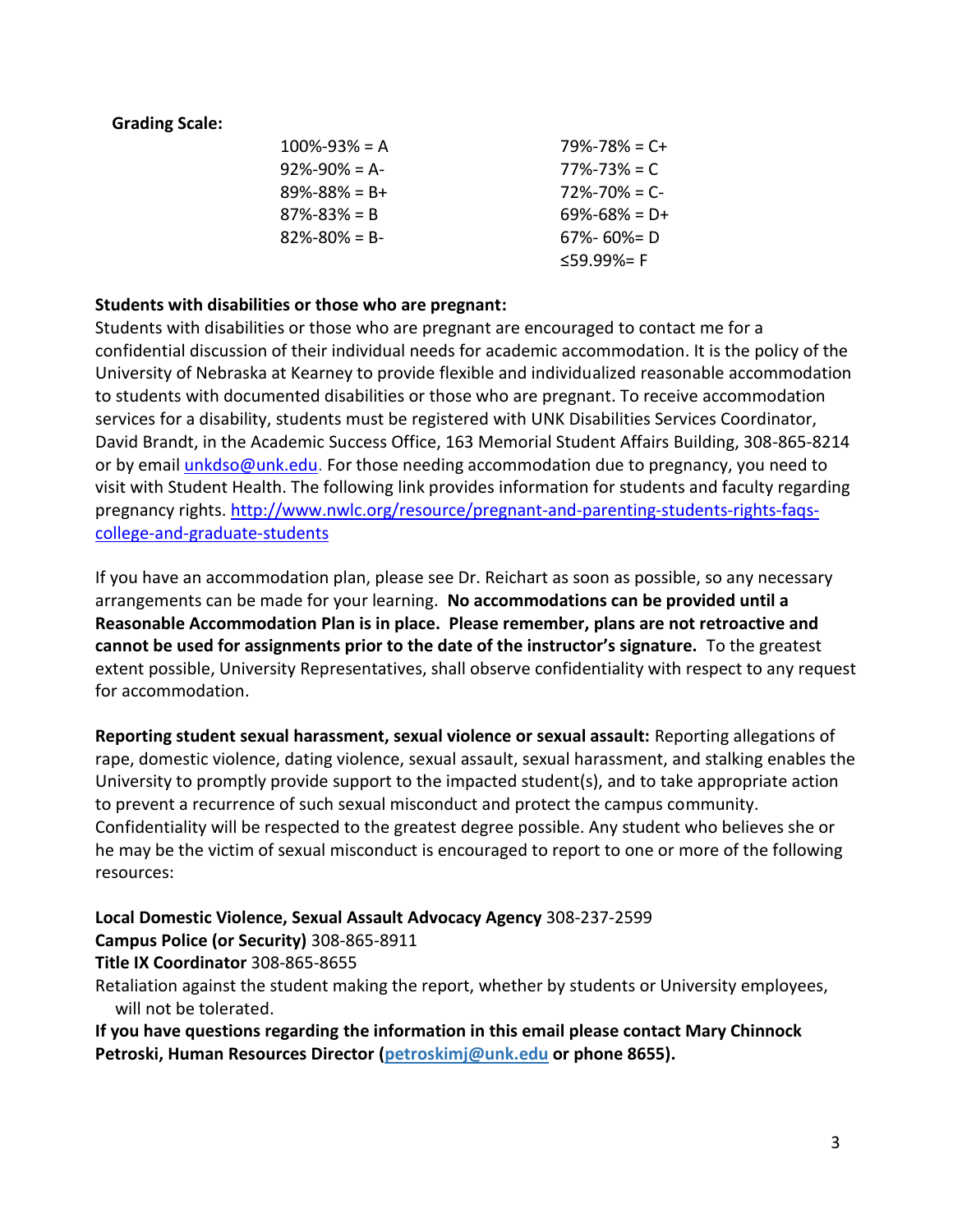**Class Schedule & Assignments:** A general class schedule and reading assignments can be found below. There will be a recorded video lecture each week for general lecture topics, posted Wednesday each week. In addition, appropriate readings from the primary scientific literature will be assigned each week. A discussion topic will be provided that examines the general topic with respect to the reading from the primary literature. Exams will be essay and will cover topics discussed during the semester. Due dates must be followed and assignments are due by midnight CST on the date given, specific dates will be specified when the assignment is posted. For assignments turned in late a penalty of 5 points per day will be deducted.

**NOTE:** The instructor reserves the right to modify the class schedule and assignments if necessary; however, students will be informed of minor modifications via blackboard announcements.

# **Student topic assignment: (Current Animal Behavior)**

The field of animal behavior is diverse and encompasses a variety of topics, which results in a large number of publications each year. During the lecture/discussion part of this course I will introduce some of the basic conceptual background for study of animal behavior, provide specific examples on different ways to study animal behavior, but it will not be possible to cover the entire scope of topics in this course. Therefore, the class will work together to write and present a series of topics to summarize key areas of research within the field. Students will choose a topic from a list provided during the second week of class. Students will prepare a short one-page summary of the topic and include an appropriate paper from the primary scientific literature. Students will also then prepare a short 12 – 15 minute presentation, on the topic. During the last three weeks of class, students will be responsible for watching, commenting and discussing topics presented by the class. At the end of the course, topic summaries will be provided to the entire class to serve as a resource for those teaching and/or conducting research in animal behavior in the future.

To prepare the one-page summary and presentation, students should read several key papers on your topic from the relevant literature (e.g., journals such as *Animal Behaviour, Behavioral Ecology and Sociobiology, Evolution, Behavioral Ecology, etc.*). Also, most likely we will use VoiceThread to record student presentations. During student topic presentations, we will use group discussion boards to identify interesting points brought out by the presentations and written summaries.

# **Field Notebooks & Observation Activities**

In addition to the above, students will also complete observations of animal behavior in the field. Activities will be assigned to practice basic analysis of animal behaviors. Multiple observation periods will be required throughout the course and field notebook will be used to document observations, species, and behaviors observed. There are 4 required observation activities where you must provide evidence of completion; however, students are encouraged to participate in additional observation activities throughout the course.

**Expectations:** Students are expected to keep up with assigned course material and are responsible for checking announcements and assignments each week. All grades will be based on participation and the quality of the assignment or discussion board post. For most discussion board posts, content should be a critical evaluation of the topic we discuss and should not be a brief thoughtless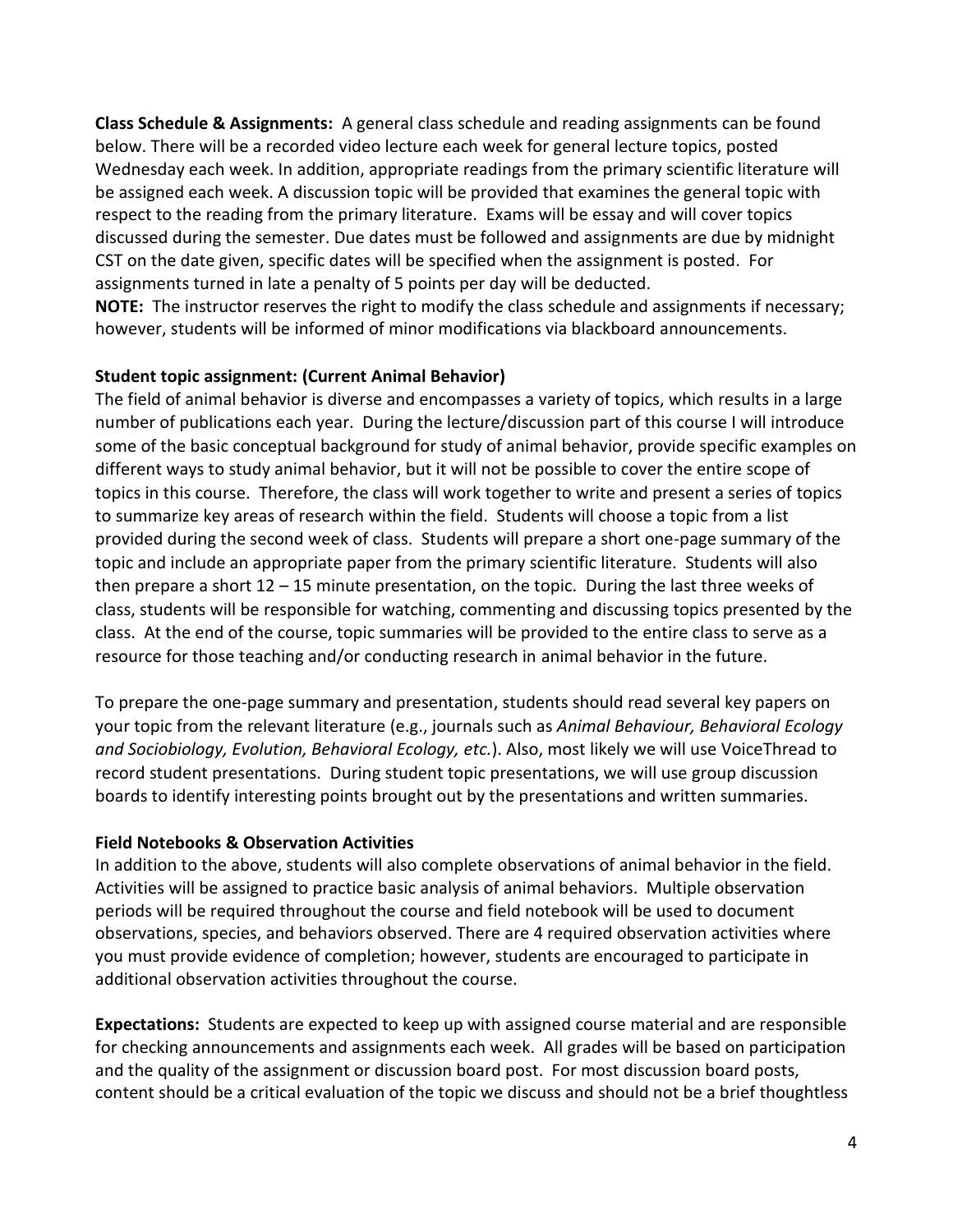response, such as "this was a really cool study," OR "I agree with the other members of the group," etc. I expect students to spend time thinking about ideas, providing quality comments and/or posing articulate questions for each discussion topic. Most weeks will require two or more discussion posts per student. I **will not require** all discussion board posts to have comments with citations; however, I expect students will be able to use information gleaned from lectures or assigned primary literature to provide appropriately detailed comments.

In addition, I expect students to use appropriate language (e.g., profanity and derogatory comments are unacceptable), to respect differences in opinion, and to show evidence of knowledge on the subject matter (i.e., gleaned from assigned readings).

**NOTE:** Topics and Assignments are subject to change at the instructor's discretion. Exam dates will NOT change.

| <b>Biol 862 Animal Behavior Spring 2017</b> |                    |                                     |                   |                                 |                     |  |  |
|---------------------------------------------|--------------------|-------------------------------------|-------------------|---------------------------------|---------------------|--|--|
| <b>Week</b>                                 | <b>Date</b>        | <b>Assignments</b>                  | <b>Discussion</b> | <b>Lecture Topics</b>           | <b>Readings</b>     |  |  |
|                                             |                    |                                     | <b>Board</b>      |                                 | <b>Primary Lit.</b> |  |  |
|                                             | Jan 9-             | Personal Introduction,              |                   | <b>Introduction to Animal</b>   |                     |  |  |
| $\mathbf{1}$                                | 13                 | <b>Introductory Activities</b>      | $\mathbf{1}$      | Behavior                        |                     |  |  |
|                                             | Jan 16-            |                                     |                   | Behavioral Ecology &            |                     |  |  |
|                                             | 20                 |                                     |                   | the Evolution of                |                     |  |  |
| $\overline{2}$                              |                    |                                     | $\overline{2}$    | Altruism                        |                     |  |  |
|                                             | Jan 23-            | Activity                            |                   | The Evolution of Social         |                     |  |  |
| 3                                           | 27                 |                                     | 3                 | <b>Behavior</b>                 |                     |  |  |
|                                             | Jan 30-            |                                     |                   | The Evolution of                |                     |  |  |
| 4                                           | Feb 3              |                                     | 4                 | Communication                   |                     |  |  |
|                                             | Feb 6-             | Exam 1, DUE Feb. 13 <sup>th</sup> , |                   |                                 |                     |  |  |
| 5                                           | 10                 | midnight CST                        |                   |                                 |                     |  |  |
|                                             | Feb                |                                     |                   | <b>Avoiding Predators &amp;</b> |                     |  |  |
| 6                                           | $13 - 17$          |                                     | 5                 | <b>Finding Food</b>             |                     |  |  |
|                                             | Feb                |                                     |                   | <b>Evolution of Habitat</b>     |                     |  |  |
|                                             | $20 - 24$          |                                     |                   | Selection, Territoriality,      |                     |  |  |
| $\overline{7}$                              |                    |                                     | 6                 | & Migration                     |                     |  |  |
|                                             | Feb                | Activity                            |                   | Evolution of                    |                     |  |  |
|                                             | $27 -$             |                                     |                   | Reproductive Behavior           |                     |  |  |
| 8                                           | Mar <sub>3</sub>   |                                     | $\overline{7}$    |                                 |                     |  |  |
|                                             | Mar <sub>6</sub> - |                                     |                   | The Evolution of                |                     |  |  |
|                                             | 10                 |                                     |                   | Mating Systems & The            |                     |  |  |
|                                             |                    |                                     |                   | <b>Evolution of Parental</b>    |                     |  |  |
| 9                                           |                    |                                     | 8                 | Care                            |                     |  |  |